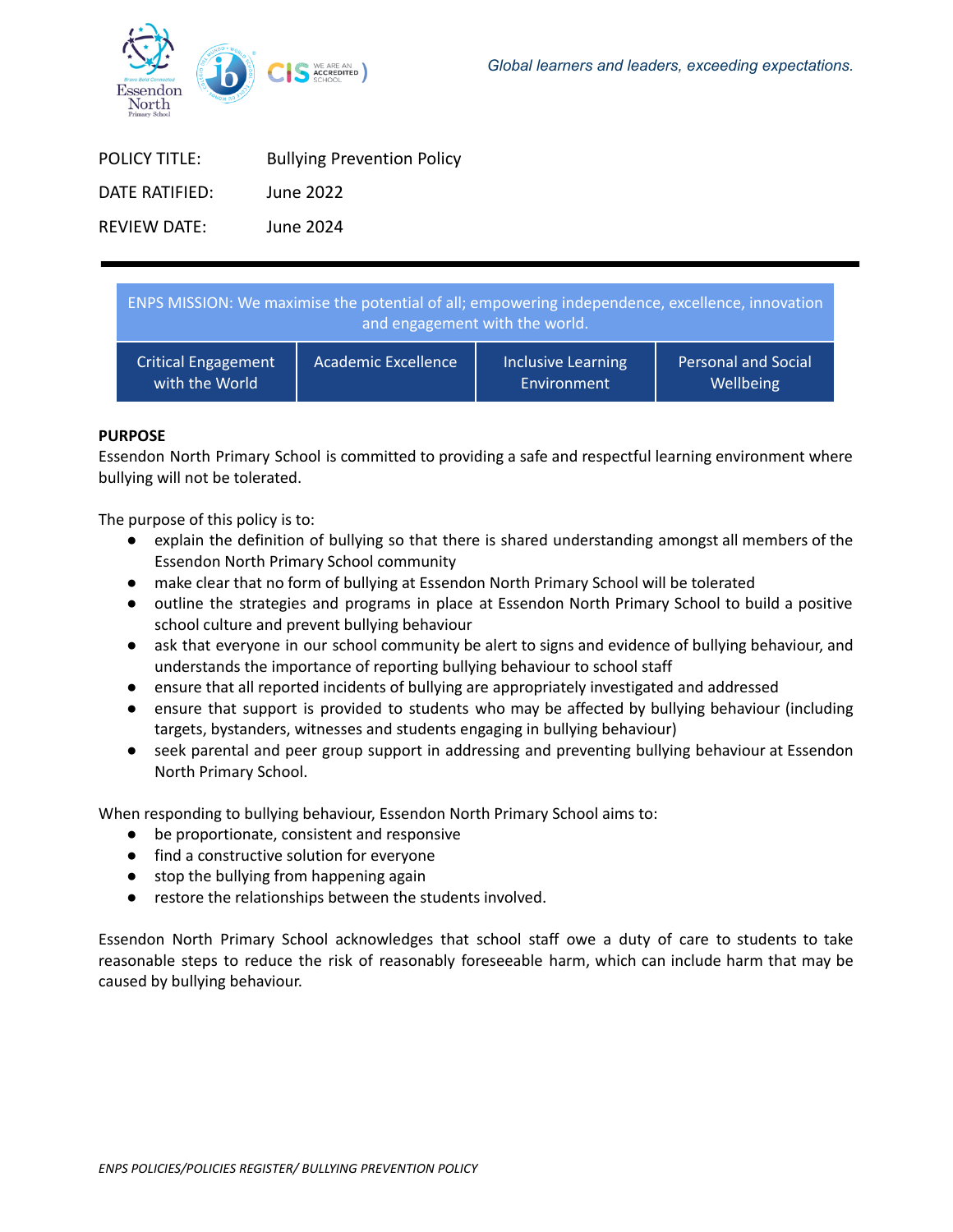

# **SCOPE**

This policy addresses how Essendon North Primary School aims to prevent, address and respond to student bullying behaviour. Essendon North Primary School recognises that there are many other types of inappropriate student behaviours that do not meet the definition of bullying which are also unacceptable at our school. These other inappropriate behaviours will be managed in accordance with our *Student Wellbeing and Engagement Policy, Child Safety Policy and Child Safety Code of Conduct*.

This policy applies to all school activities, including camps and excursions. It also applies to bullying behaviour between students that occurs outside of school hours, where the behaviour impacts on student wellbeing and safety at school.

## **DEFINITIONS**

# *Bullying*

In 2018 the Education Council of the Council of Australian Governments endorsed the following definition of bullying for use by all Australian schools:

*Bullying is an ongoing and deliberate misuse of power in relationships through repeated verbal, physical and/or social behaviour that intends to cause physical, social and/or psychological harm. It can involve an individual or a group misusing their power, or perceived power, over one or more persons who feel unable to stop it from happening.*

*Bullying can happen in person or online, via various digital platforms and devices and it can be obvious (overt) or hidden (covert). Bullying behaviour is repeated, or has the potential to be repeated, over time (for example, through sharing of digital records).*

*Bullying of any form or for any reason can have immediate, medium and long-term effects on those involved, including bystanders. Single incidents and conflict or fights between equals, whether in person or online, are not defined as bullying.*

Bullying has three main features:

- It involves a misuse of power in a relationship
- It is ongoing and repeated, and
- It involves behaviours that can cause harm.

There are four main types of bullying behaviour:

- Physical examples include hitting, pushing, shoving or intimidating or otherwise physically hurting another person, damaging or stealing their belongings. It includes threats of violence.
- Verbal/written examples include name-calling or insulting someone about an attribute, quality or personal characteristic.
- Social (sometimes called relational or emotional bullying) examples include deliberately excluding someone, spreading rumours, sharing information that will have a harmful effect on the other person and/or damaging a person's social reputation or social acceptance.
- Cyberbullying any form of bullying behaviour that occurs online or via a mobile device. It can be *verbal or written, and can include threats of violence as well as images, videos and/or audio.*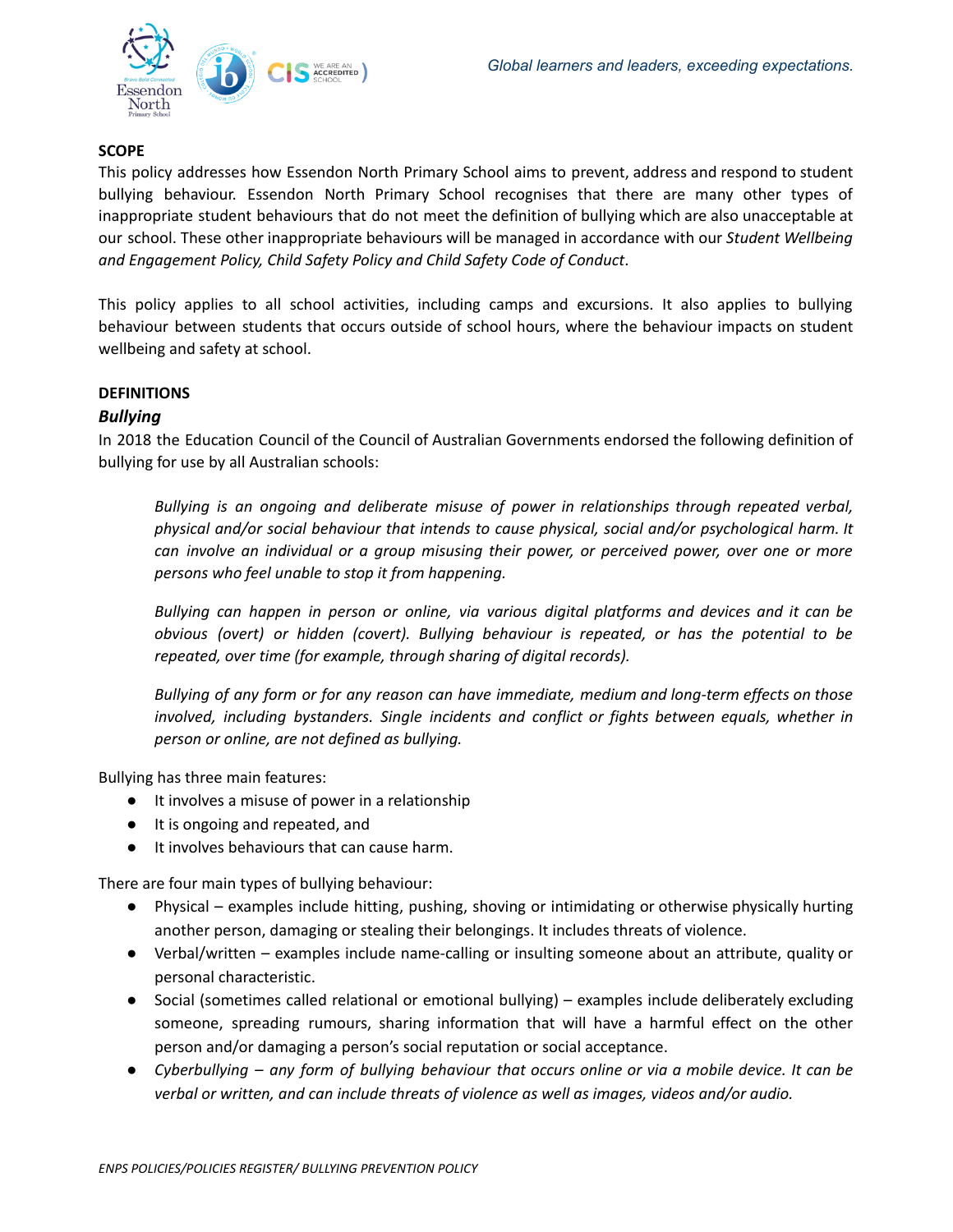

Bullying can be a form of racism, sexism, homophobia, transphobia or other type of social prejudice when the behaviour is targeted at an individual or group because of a personal characteristic, such as race, religion, sex, sexual orientation, gender identity or disability.

For further information about bullying, refer to: Bully Stoppers [\(education.vic.gov.au\)](https://www.education.vic.gov.au/about/programs/bullystoppers/Pages/default.aspx) and the Department'[s](https://www2.education.vic.gov.au/pal/bullying-prevention-response/policy) **Bullying [Prevention](https://www2.education.vic.gov.au/pal/bullying-prevention-response/policy) and Response policy on the Policy and Advisory Library.** 

## **Other distressing and inappropriate behaviours**

Many distressing and inappropriate behaviours may not constitute bullying even though they are unpleasant. Students who are involved in or who witness any distressing and inappropriate behaviours should report their concerns to school staff and our school will follow our *Student Wellbeing and Engagement Policy, Child Safety Policy and Child Safety Code of Conduct* and/or this Bullying Prevention Policy where the behaviour constitutes bullying.

*Mutual conflict* involves an argument or disagreement between people with no imbalance of power. In incidents of mutual conflict, generally, both parties are upset and usually both want a resolution to the issue. Unresolved mutual conflict can develop into bullying if one of the parties targets the other repeatedly in retaliation.

*Social rejection or dislike* is not bullying unless it involves deliberate and repeated attempts to cause distress, exclude or create dislike by others.

*Single-episode acts* of nastiness or physical aggression are not the same as bullying. However, single episodes of nastiness or physical aggression are not acceptable behaviours at our school and may have serious consequences for students engaging in this behaviour. Essendon North Primary School will use its Student Wellbeing and Engagement Policy to guide a response to single episodes of nastiness or physical aggression.

*Harassment* is language or actions that are demeaning, offensive or intimidating to a person. It can take many forms, including sexual harassment and disability harassment.

*Discrimination* is behaviour that treats someone unfavourably because of a personal characteristic (for example, race, religious belief or activity, disability, sex or intersex status, gender identity or sexual orientation).

Discrimination, harassment, and any other inappropriate behaviour is not tolerated at our school and there may be serious consequences for students engaging in this behaviour. This includes any form of racism, religious or disability discrimination, sexism, homophobia, transphobia, or any other behaviour that targets an individual or group. Further information about discrimination and harassment, including definitions, is set out in our Inclusion and Diversity Policy.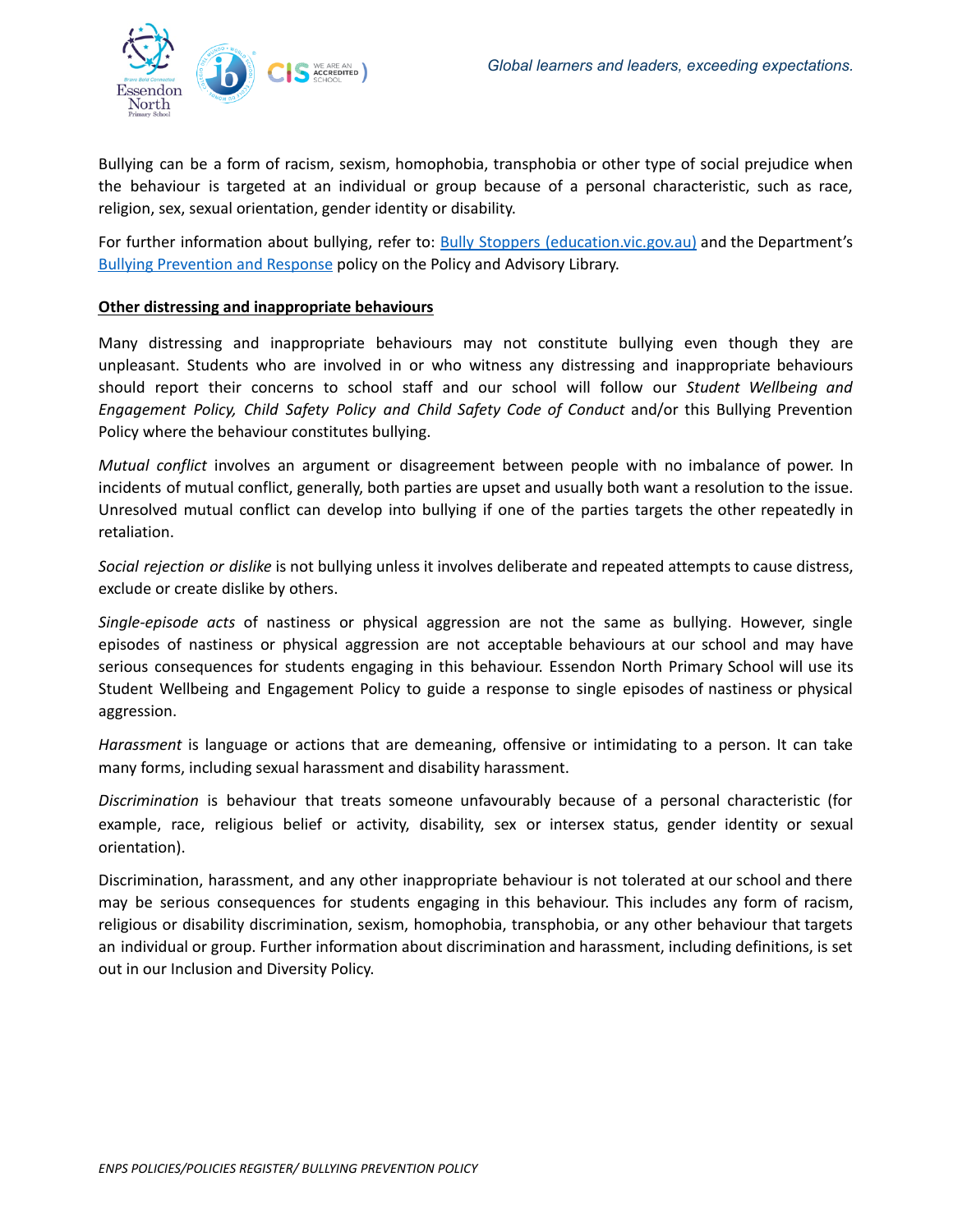

## **BULLYING PREVENTION**

Essendon North Primary School has a number of programs and strategies in place to build a positive and inclusive school culture and relationships to promote wellbeing. We strive to foster a school culture that prevents bullying behaviour by modelling, encouraging and teaching behaviour that demonstrates acceptance, kindness and respect. Bullying prevention at Essendon North Primary School is proactive and is supported by research that indicates that a whole school, multifaceted approach is the most effective way to prevent and address bullying. At our school:

- We identify and implement evidence-based programs and initiatives from the [Schools](https://www.education.vic.gov.au/school/teachers/health/mentalhealth/mental-health-menu/Pages/Menu.aspx?Redirect=1) Mental Health [Menu](https://www.education.vic.gov.au/school/teachers/health/mentalhealth/mental-health-menu/Pages/Menu.aspx?Redirect=1) that are relevant to preventing and addressing bullying and help us to build a positive and inclusive school climate.
- We strive to build strong partnerships between the school, families and the broader community that means all members work together to ensure the safety of students.
- Students are aware of our staged and consistent response to managing bullying concerns. This response includes a range of perspectives, observations and data to inform appropriate actions.
- We promote and foster open and effective communication between students and staff through a range of strategies to support early intervention of student safety, wellbeing and bullying concerns.
- We participate in the Respectful Relationships initiative, which aims to embed a culture of respect and equality across our school.
- We celebrate the diverse backgrounds of members of our school community and teach multicultural education, including Aboriginal History, to promote mutual respect and social cohesion.
- We participate in the Safe Schools program to help us foster a safe environment that is supportive and inclusive of LGBTIQ+ students.
- Teachers are encouraged to incorporate classroom management strategies that discourage bullying and promote positive behaviour.
- A range of year level incursions and programs are planned for each year to raise awareness about bullying and its impacts.
- We are a member of the Partnership Program with The Resilience Project, implementing the program and resources across all year levels and providing access to supporting materials and sessions for our broader community.
- In the classroom, our social and emotional learning curriculum and Programme of Inquiry teaches students what constitutes bullying and how to respond to bullying behaviour assertively. This promotes resilience, assertiveness, conflict resolution and problem solving.
- We promote upstander behaviour as a way of empowering our students to positively and safely take appropriate action when they see or hear of a peer being bullied.
- The Buddy Support Program and the additional extra curricular activities, encourage positive relationships between students in different year levels. We seek to empower students to be confident communicators and to resolve conflict in a non-aggressive and constructive way.
- Students are encouraged to look out for each other and to talk to teachers and older peers about any bullying they have experienced or witnessed.
- We participate in the National Day of Action against Bullying and Violence.

For further information about our engagement and wellbeing initiatives, please see our Student Wellbeing and Engagement policy.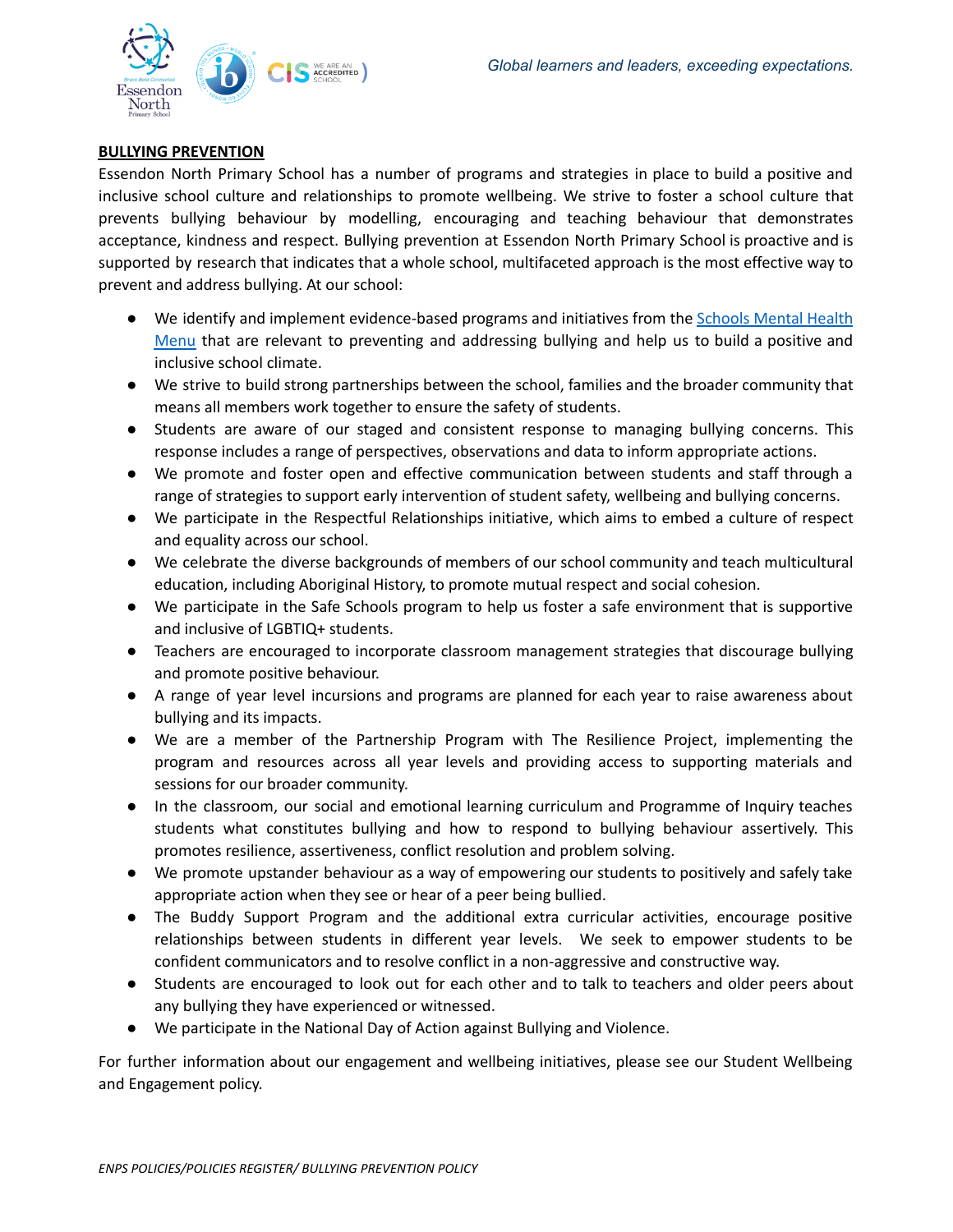

### **Incident Response**

### **Reporting concerns to Essendon North Primary School**

Bullying is not tolerated at our school. We ensure bullying behaviour is identified and addressed with appropriate and proportionate consequences. All bullying complaints will be taken seriously and responded to sensitively.

Students who may be experiencing bullying behaviour, or students who have witnessed bullying behaviour, are encouraged to report their concerns to school staff or another trusted adult as soon as possible.

Our ability to effectively reduce and eliminate bullying behaviour is greatly affected by students and/or parents and carers reporting concerning behaviour as soon as possible, so that the responses implemented by Essendon North Primary School are timely and appropriate in the circumstances.

We encourage students to speak to their teacher or Year Level specific Professional Learning Community Leader. However, students are welcome to discuss their concerns with any trusted member of staff including teachers, education support staff, members of the Executive Team or our Student Wellbeing Coordinator.

Parents or carers who develop concerns that their child is involved in, or has witnessed bullying behaviour at Essendon North Primary School should contact, their child's classroom teacher, the Student Wellbeing Coordinator, Connor Smith or Principal, Kate Barletta by phone on 03 9379 3979, directly through Compass or via email at [essendon.north.ps@education.vic.gov.au.](mailto:essendon.north.ps@education.vic.gov.au)

#### **Investigations**

When notified of alleged bullying behaviour, school staff are required to:

- 1. record the details of the allegations on our incident register on Compass and on the student file; and
- 2. inform relevant staff involved, including the relevant Year Level Coordinator, Student Wellbeing Team, Assistant Principal and Principal.

The Student Wellbeing Coordinator and Executive Team are responsible for investigating allegations of bullying in a timely and sensitive manner, alongside teaching and education support staff. To appropriately investigate an allegation of bullying, the Student Wellbeing Coordinator or Executive Team representative may:

- speak to the those involved in the allegations, including the target/s, the students allegedly engaging in bullying behaviour/s and any witnesses to the incidents
- speak to the parent/carer(s) of the students involved
- speak to the teachers of the students involved
- take detailed notes of all discussions for future reference
- obtain written statements from all or any of the above
- building a contextual understanding of the allegation by accessing historical student data.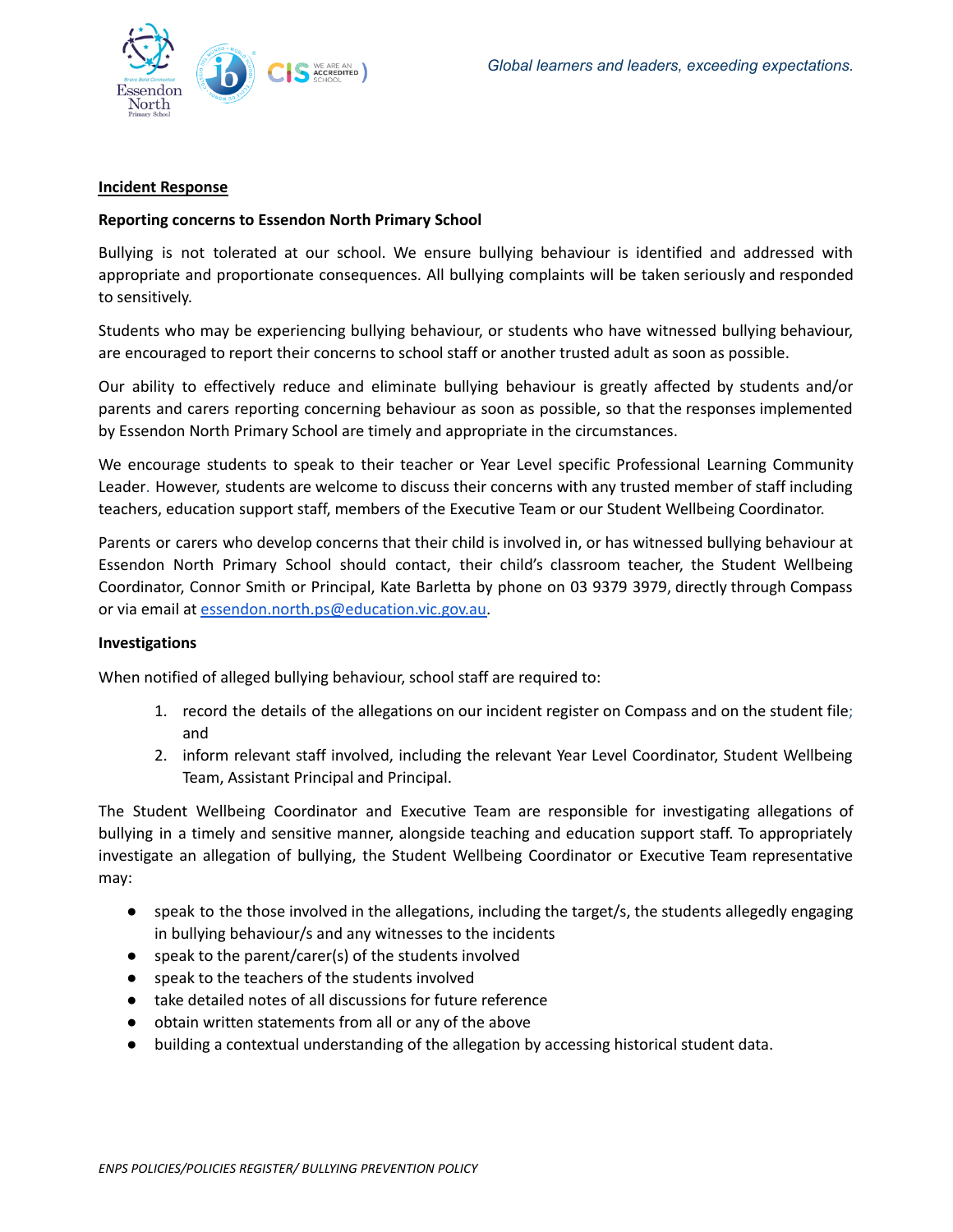

All communications with the Student Wellbeing Coordinator or Executive Team representative in the course of investigating an allegation of bullying will be managed sensitively. Investigations will be completed as quickly as possible to allow for the behaviours to be addressed in a timely manner.

The objective of completing a thorough investigation into the circumstances of alleged bullying behaviour is to determine the nature of the conduct and the students involved. A thorough understanding of the alleged bullying will inform staff about how to most effectively implement an appropriate response to that behaviour.

Serious bullying, including serious cyberbullying, is a criminal offence and may be referred to Victoria Police. For more information, see: [Brodie's](http://www.education.vic.gov.au/about/programs/bullystoppers/Pages/advicesheetbrodieslaw.aspx) Law.

## **Responses to bullying behaviours**

When the Student Wellbeing Coordinator or Executive Team representative has sufficient information to understand the circumstances of the alleged bullying and the students involved, a number of strategies may be implemented to address the behaviour and support affected students, in consultation with the Student Wellbeing Team, classroom teachers, Student Support Services, Assistant Principal, Principal, Department of Education and Training specialist staff etc.

There are a number of factors that will be considered when determining the most appropriate response to the behaviour. When making a decision about how to respond to bullying behaviour, Essendon North Primary School will consider:

- the age, maturity and individual circumstances of the students involved
- the severity and frequency of the bullying, and the impact it has had on the target student
- whether the student/s engaging in bullying behaviour have displayed similar behaviour before
- whether the bullying took place in a group or one-to-one context
- whether the student/s engaging in bullying behaviour demonstrate insight or remorse for their behaviour
- the alleged motive of the behaviour.

The Student Wellbeing Coordinator or Executive Team representative may implement all, or some of the following responses to bullying behaviours:

- Offer wellbeing support, including referral to a member of the ENPS Wellbeing Team, Student Support Services, or external providers to:
	- the target student or students
	- the students engaging in the bullying behaviour
	- affected students, including witnesses and/or friends of the target student.
- Facilitate a restorative practice meeting with all or some of the students involved. The objective of restorative practice is to repair relationships that have been damaged by bringing about a sense of remorse and restorative action on the part of the person who has bullied someone and forgiveness by the person who has been bullied.
- Facilitate a mediation between some or all of the students involved to help to encourage students to take responsibility for their behaviour and explore underlying reasons for conflict or grievance. Mediation is only suitable if all students are involved voluntarily and demonstrate a willingness to engage in the mediation process.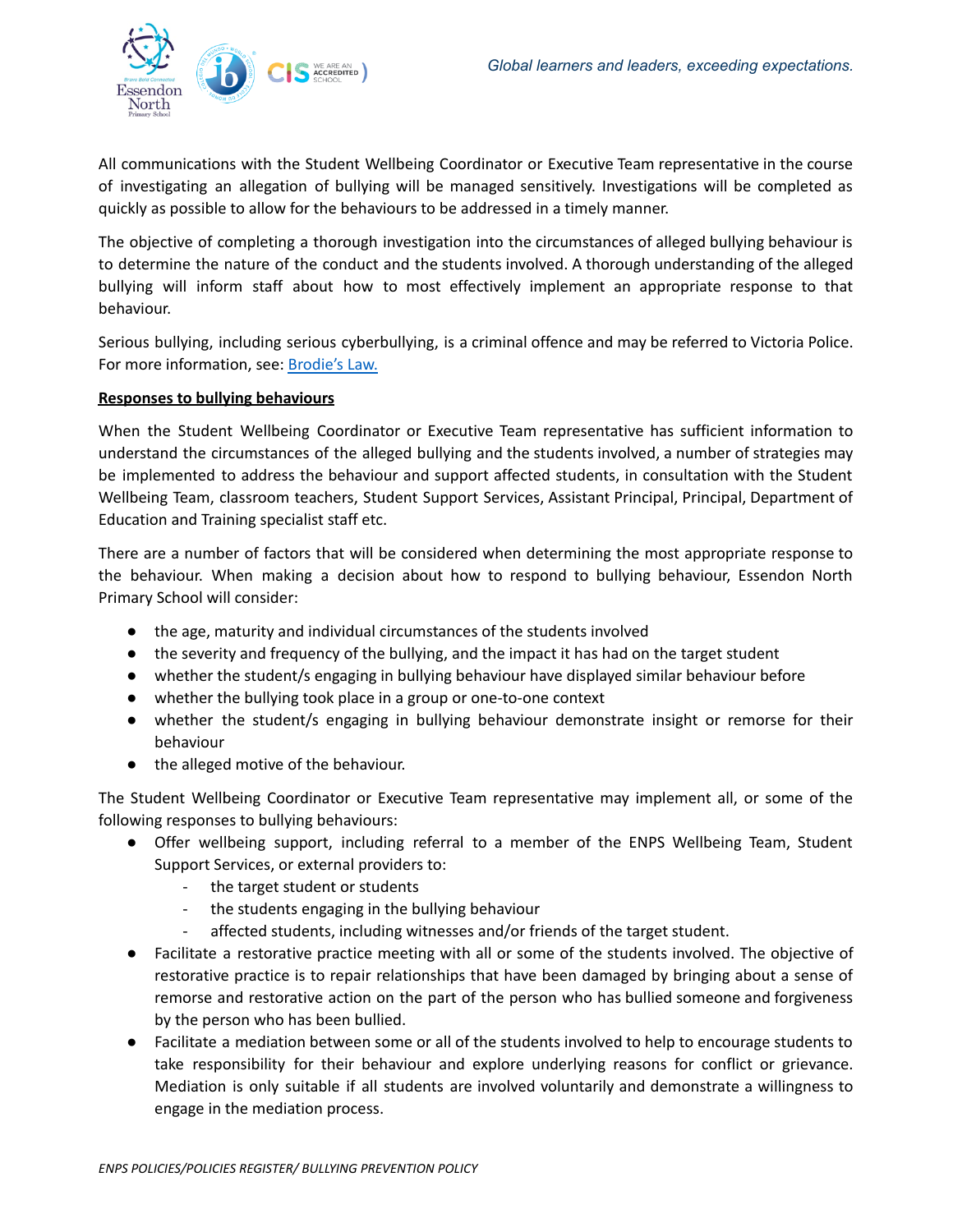

- Facilitate a process using the Support Group Method, involving the target student(s), the students engaging in bullying behaviour and a group of students who are likely to be supportive of the target(s).
- Implement a Method of Shared Concern process with all students involved in the bullying.
- Facilitate a Student Support Group meeting and/or Behaviour Support Plan for affected students.
- Prepare a Safety Plan or Individual Management Plan restricting contact between target and students engaging in bullying behaviour.
- Provide discussion and/or mentoring for different social and emotional learning competencies of the students involved, including connecting affected students with an older Student Mentor or fostering engagement with our resilience programs.
- Monitor the behaviour of the students involved for an appropriate time and take follow up action if necessary.
- Create student support, safety, or communication plans, or other individualised documents to support impacted students.
- Provide small group support, activities or learning experiences that address the behaviours of concern, or target a shared social, emotional or behavioural need.
- Implement cohort, year group, or whole school targeted strategies to reinforce positive behaviours, for example The Resilience Project, Respectful Relationship, UR Strong and BluEarth.
- Implement proportionate disciplinary consequences for the students engaging in bullying behaviour, which may include removal of privileges, detention, suspension and/or expulsion consistent with our Student Wellbeing and Engagement policy, the Ministerial Order on Suspensions and Expulsions and any other relevant Department policy.

Essendon North Primary School understands the importance of monitoring and following up on the progress of students who have been involved in or affected by bullying behaviour. Where appropriate, school staff will also endeavour to provide parents and carers with updates on the management of bullying incidents. Essendon North Primary School, specifically our Student Wellbeing Coordinator, is responsible for maintaining up to date records of the investigation of and responses to bullying behaviour.

# **COMMUNICATION**

This policy will be communicated to our school community in the following ways:

- Available publicly on our school's website
- Included in induction processes for relevant staff
- Included in our staff handbook/manual
- Discussed in an annual staff briefing/meeting
- Made available in hard copy from school administration upon request

## **RELATED POLICIES**

- Child Safety Code of Conduct
- Complaints Policy
- Duty of Care Policy
- Essendon North Primary School Guiding Statements
- Inclusion and Diversity Policy
- Student Wellbeing and Engagement Policy
- Respect for School Staff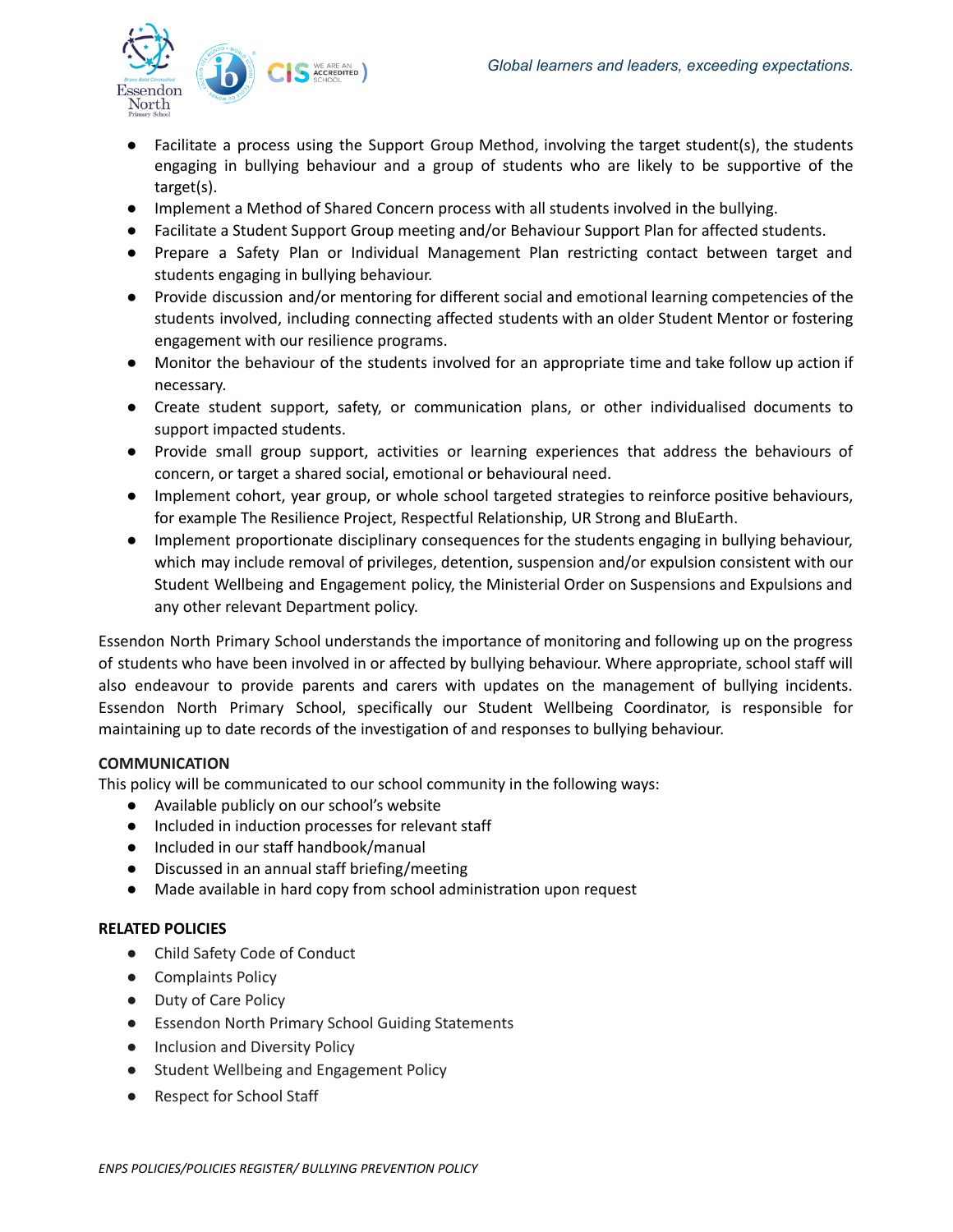

### **RELATED DEPARTMENT POLICIES**

- Bullying [Prevention](https://www2.education.vic.gov.au/pal/bullying-prevention-response/policy) and Response
- Cybersafety and Responsible Use of Digital [Technologies](https://www2.education.vic.gov.au/pal/cybersafety/policy)
- Equal [Opportunity](https://www2.education.vic.gov.au/pal/equal-opportunity-human-rights-students/policy) and Human Rights Students
- LGBTIQ Student [Support](https://www2.education.vic.gov.au/pal/lgbtiq-student-support/policy) Policy

The following websites and resources provide useful information on prevention and responding to bullying, as well as supporting students who have been the target of bullying behaviours:

- Bully [Stoppers](https://www.education.vic.gov.au/about/programs/bullystoppers/Pages/default.aspx)
- Report racism or religious [discrimination](https://www.vic.gov.au/report-racism-or-religious-discrimination-schools) in schools
- Kids [Helpline](https://kidshelpline.com.au/)
- [ReachOut](https://au.reachout.com/) Australia
- [Lifeline](https://www.lifeline.org.au/)
- [Bullying.](https://bullyingnoway.gov.au/) No way!
- Student [Wellbeing](https://www.studentwellbeinghub.edu.au/) Hub
- eSafety [Commissioner](https://www.esafety.gov.au/)
- Australian Student Wellbeing [Framework](https://studentwellbeinghub.edu.au/educators/resources/australian-student-wellbeing-framework/)

#### **EVALUATION**

This policy will be reviewed every 2 years, or earlier as required following an incident or analysis of new research or school data relating to bullying, to ensure that the policy remains up to date, practical and effective.

Data to inform this review will be collected through:

- discussion and consultation with students and parent/carers
- regular student wellbeing surveys, including the Resilient Youth Survey and staff created google forms
- Staff observations, risk assessments and managed incidents
- Chronicle data
- regular staff surveys
- Bully Stoppers Data Collection tool
- assessment of other school-based data, including the number of reported incidents of bullying in each year group and the effectiveness of the responses implemented
- Attitudes to School Survey
- Parent Opinion Survey

Proposed amendments to this policy will be discussed with student representative groups, parents groups, the Wellbeing Team, Essendon North Primary School staff and School Council.